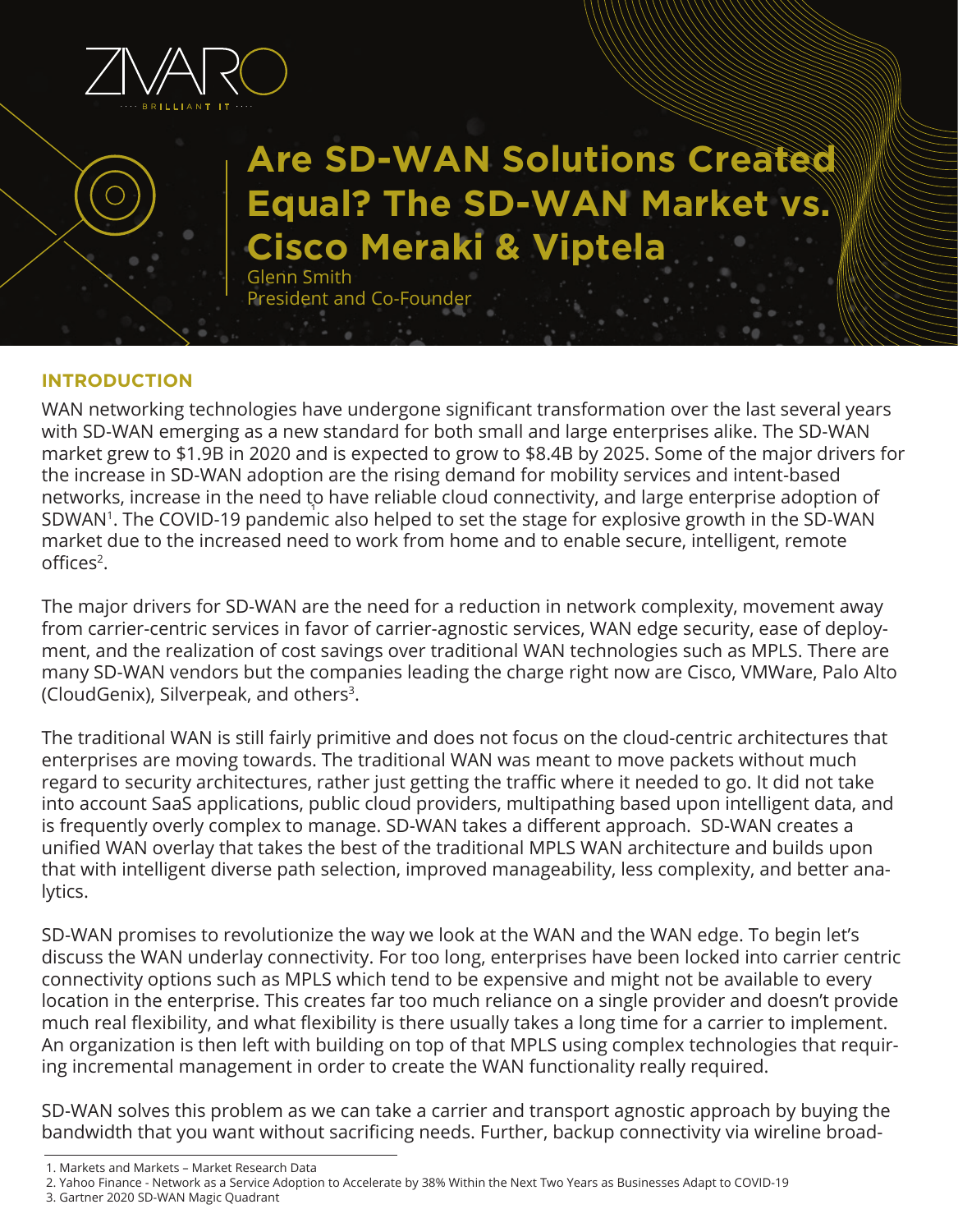

SD-WAN enables a more secure network edge. Security has always been important but never as important as it is today. It is challenging to manage the security of many WAN and teleworker locations. Part of this is due to requiring specialized security equipment at the WAN edge, such as we see in traditional architectures. This includes items like Intrusion Prevention Systems (IPS), Web Filtering & Data Loss Prevention (DLP), etc. The integration of these technologies into a single WAN edge device has changed the game and has allowed the Secure Access Service Edge (SASE) to rise. This integrates all of these rich security features without having to manage the cost and control of a lot of separate devices. We get this integration with SD-WAN.

### **CHALLENGES WITH EVALUATION**

As stated earlier, there are many vendors in this space and each vendor offers a slightly different take on SD-WAN. The problem is that not all SD-WAN solutions are created equal and there can be vast differences in the underlying technologies that can greatly affect the outcome of any SD-WAN deployment. This leaves organizations with a critical choice to make and making the incorrect choice can leave an enterprise with a complex and difficult to manage infrastructure that just doesn't fit their needs.

There's also the question of which technology do I use and when? What does my enterprise really need? Given all of these questions and potential issues around identifying the right features, organizations must assess and refine their requirements to find the right fit.

A frequent issue is that a lot of organizations simply do not understand what they have deployed in production today. A complete assessment of the current enterprise network infrastructure is critical to gain this understanding and then identify requirements. When considering SD-WAN, it is important that these items are completed, otherwise the architecture can tend to be fuzzy and not as concise. As an example, organizations need to identify items such as applications and services, public cloud requirements, security, cloud application requirements, teleworkers, etc. All of these requirements drive the SD-WAN architecture and ultimately vendor selection.

Compounding the current issues discussed above, connectivity issues still create havoc in organizations today. This isn't just the reliability of circuits (though this is an issue), but a lack of control and flexibility. Enterprises have to rely on the carrier to ensure the Quality of Service of their applications, bandwidth, and lack of diverse-path resiliency just to name a few. Layer on the lack of selection for the bandwidth, lack of options for locations, over-complexity, and lack of visibility and management. Many organizations get locked into long-term contracts for connectivity that barely meets their needs and continue to have some subset of these problems. All of this ultimately results in a more costly and inflexible architecture.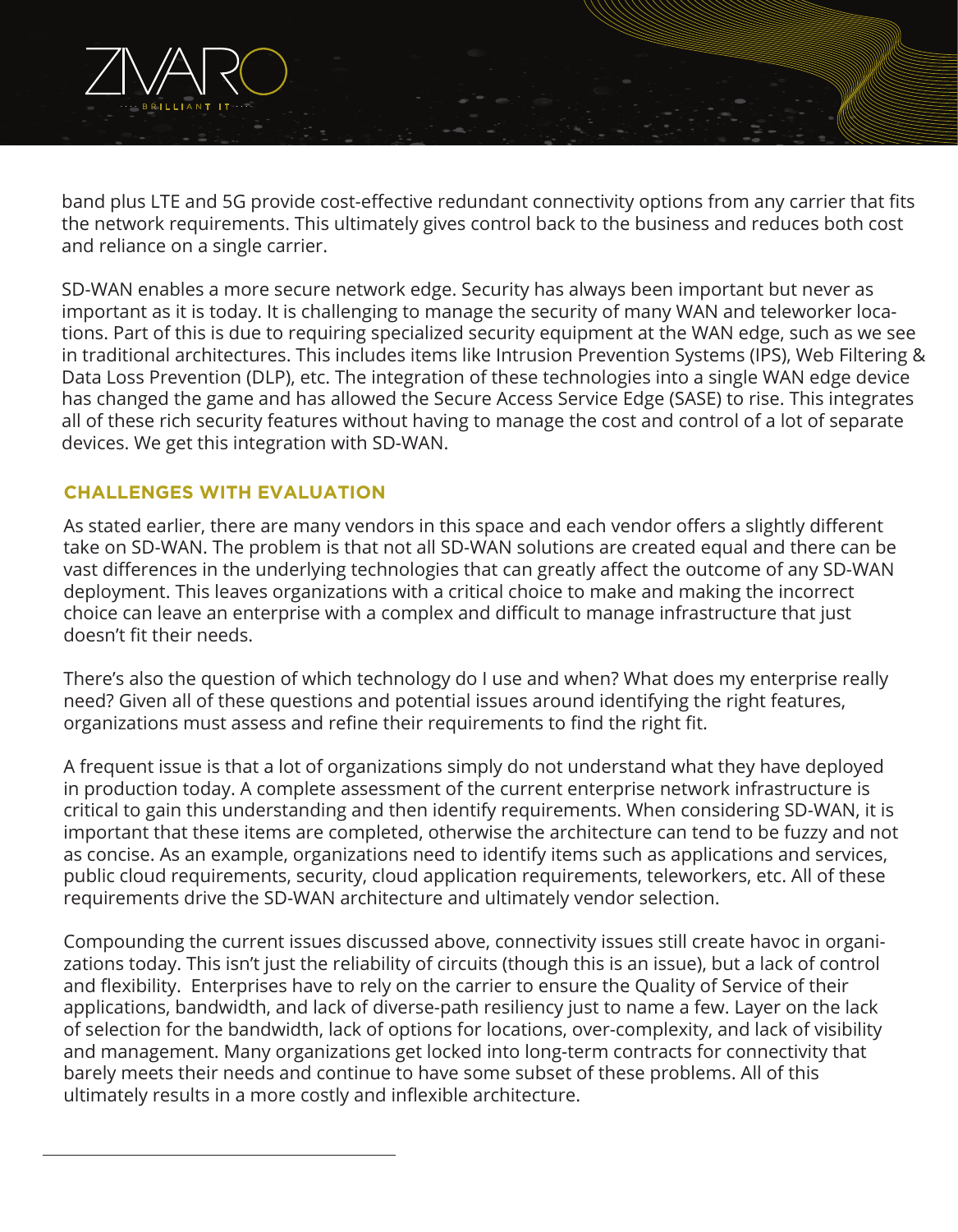

## **BACKGROUND OF COMPETITIVE LANDSCAPE**

Why should you evaluate an SD-WAN solution for your organization? As discussed previously, SD-WAN offers a very rich feature set as compared to traditional WAN technologies. This begins with infrastructure flexibility and cost savings. SD-WAN networks are not beholden to a single provider with limited connectivity choices. In fact, you can choose any provider you'd like and mix and match connectivity types to fit the organization's needs and price point. The application experience is another key point. SD-WAN vastly improves the application experience through dynamic path selection over multiple circuits with intelligent path control, high availability, and multiple links which can be used for the application aware routing as well as traffic offloading. SD-WAN security adds a layer of advanced protection at the network edge that would have otherwise had to be built in layers and layers of equipment versus being integrated into the solution. This includes features such as integrated Next-Generation Firewall (NGFW), Policy Enforcement at the Edge, Advanced Threat Protection (ATP/IPS), web filtering integration, and more.

Given the cloud-centric enterprise architecture that most organizations are migrating to, SD-WAN offers a more cloud-optimized approach. This includes extension of the SD-WAN edge directly to the major public cloud providers, optimized connectivity for your SaaS applications (Salesforce, Office 365, and many others), and optimized application routing. In addition the management of the SD-WAN infrastructure is typically far less complex when compared to traditional WAN. Pairing simplified management with deep analytical insights is a game changer. Gone are the days of requiring different network management and reporting tools to troubleshoot, gain actionable insights, and complex setups to get there.

We've discussed the SD-WAN features and the reasons why you should be looking at SD-WAN as a replacement for your traditional WAN, but how do you evaluate your requirements? Fundamentally there are key requirements that each SD-WAN should have. First, it should be able to actually replace your current circuits. From a connectivity perspective, it still must be able to meet the existing application performance and availability requirements. This is important because if you're leaving a provider with dedicated SLAs, the SD-WAN network will need to be able to meet those. Intelligent and simplified traffic control is one of the reasons why SD-WAN is a great fit for a traditional WAN replacement. This brings us to another key evaluation point which is that your SD-WAN network should also support intelligent and dynamic path control. If the solution cannot make intelligent and dynamic path selection based upon best path, it is not going to be a good fit .

Another critical evaluation point is how the SD-WAN network is deployed over your existing infrastructure. In this case we want to evaluate by splitting this into two parts. The first part is the underlay. The underlay is the carrier infrastructure, cellular backup, etc. As discussed, the underlay is where there is a lot of choice given the fact that the organization can move to a carrier/transport agnostic network. Once evaluated and competed this should provide a sizable cost savings. In summary the underlay network is all of your connectivity to the Internet. With an underlay network in mind, we go to part two, the overlay. The overlay network is the SD-WAN itself which ties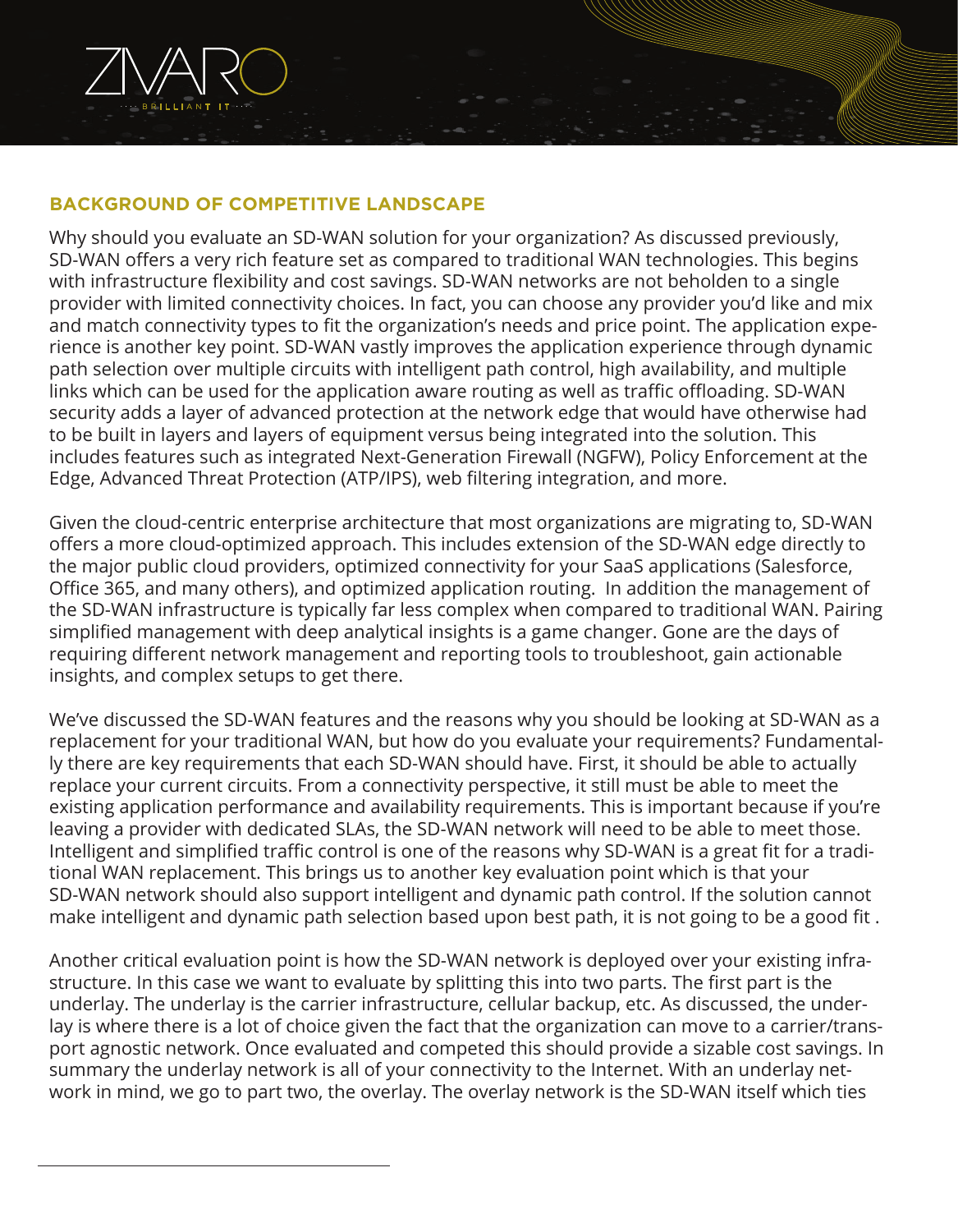

everything together logically. How that logical overlay works is very important. You typically want to choose an overlay with options to isolate traffic and segment it for security purposes. This is typically the case for regulated industries like finance or healthcare. Finally for this part of the evaluation, you may want to select something that can integrate with your existing network versus having to replace WAN edge equipment. Both implementation methods are available, and it will depend on what is in place today, its lifecycle status, and overall features.

After the underlay and overlay considerations, we have two additional evaluation factors. The first is another question for the organization. Can the chosen SD-WAN solution completely replace what you have at the WAN edge today? This means, does the solution replace routing, next-generation firewalls, provide deep security features, and integrate directly into the network past the WAN edge. These are all very important questions, and the organization should thoroughly evaluate each area to ensure that the solution is a good fit<sup>4</sup>.

The existing WAN infrastructure will likely be more complex than it needs to be with a lot of peering relationships, older iWAN type technologies such as DMVPN, WAN QoS policies that have been developed over the years, route manipulation, and more. This makes a one-to-one shift from the traditional WAN to SD-WAN a little more complex but thankfully it does not have to be. You can implement SD-WAN alongside the traditional WAN and cutover without worrying about the complexities of the old network. With a solid solution architecture, good planning, and sound execution, the migration is a lot easier regardless of the size of the existing WAN.

As mentioned previously, this is a crowded market and selecting the correct solution is a bit of a challenge. Take VMWare's Velocloud for example. On the surface, it looks like it meets all of the requirements we've laid out. While Velocloud is a good solution overall, it still ties you to a carrier or partner due to the way it has to flow through partner network gateways. Velocloud can also be purchased through some ISPs as well. Ultimately, whether you buy the underlay network or build it with many providers, the enterprise will still be tied to a third-party versus having total control over the SD-WAN infrastructure. You get SD-WAN, but it's not really your own. You will still traverse partner gateways and your traffic has to sit in line with traffic of other organizations. You don't want to move to SD-WAN only to play red light, green light.

What about the other vendors in this space such as Palo Alto (CloudGenix), Silverpeak, etc.? Palo Alto has the benefit of coming from a security focused foundation and it is geared towards SASE. The drawback here is that they don't have the pedigree of a proven routing and switching architecture. There's every reason to be security-first focused, but there is also the concern of just not having the WAN background. Similarly, Silverpeak has a good SD-WAN product focused on optimization. However, the same holds true for Silverpeak as it does for Palo Alto. Their roots are not in WAN technologies. So, who is, who has WAN technology in their DNA? This is where we look to a company who has done this for a long time, who has invented or improved upon a lot of the WAN technologies we've used for decades, Cisco.

<sup>4.</sup> Network World Key SD-WAN Evaluation Criteria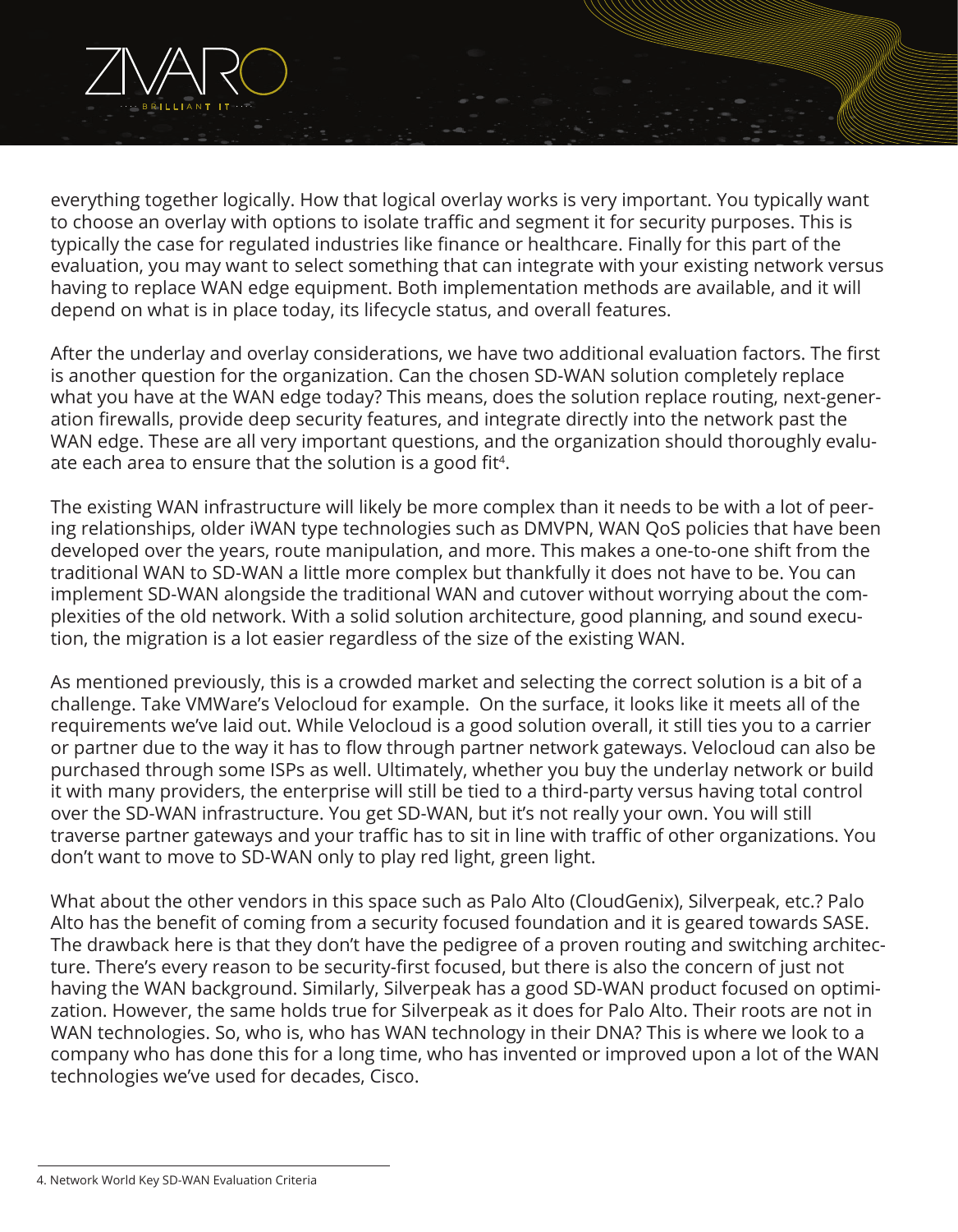#### **CISCO ANSWERS THE CALL**

Cisco has been a leader in the WAN space for as long as most of us can remember. There are two offerings from Cisco today. These are Cisco Viptela and Cisco Meraki, and while the two are similar they each provide solutions for different use cases. Let us profile these two and why an organization should use one vs. the other.

The Meraki SD-WAN solution will be our starting point. The Cisco Meraki solution supports the majority of the features that the other SD-WAN vendors support and that one would expect to see in an SD-WAN solution. For example Meraki SD-WAN provides for dynamic path selection, multiple connectivity options including cellular, intelligent routing, and advanced security features. The advanced security features include advanced malware protection, next-generation firewall, IPS, and Umbrella integration for URL filtering. If you have a small to medium enterprise with existing Meraki equipment in place now, that can also be a driver. The Meraki SD-WAN solution supports high-availability and is very easy to manage. The solution supports up to two (2) links, three (3) if you include cellular. The solution is totally cloud managed and is a great addition for IT teams that are lean. The solution supports zero-touch deployment for rapid provisioning of remote and teleworker locations and has deep technical analytics through Meraki Insights. The bottom line is that if you are looking for an easy to deploy solution without technical hang-ups, easy management via the cloud, and easy monitoring, then the Meraki solution is a good fit. It's a full SD-WAN product without the hassle.

What happens when the architecture is more complex or if the enterprise requires advanced features? This is where we look to Cisco Viptela. What are the key differences though? Viptela supports a wide range of advanced enterprise features should you need them. Viptela supports end-to-end segmentation across on-prem and the cloud via VRF. The solution also supports more complex WAN environments. For example, if your organization has a need to mix existing MPLS circuits with Direct Internet Access (DIA) and if you have more than two (2) circuits. The Viptela solution supports up to eight (8) circuits per router. Further, the Viptela solution supports WAN optimization. Viptela can be managed either on-prem or via the cloud with vManage. If you already have the Cisco ISR 4000 series routers, this also makes Viptela a great choice given the investment that has already been made into a newer WAN edge routing platform that will integrate with the solution via code upgrade.

In summary, the Viptela solution has a more enterprise look and feel and is more configurable and better suited where advanced features are needed. This is especially true for traffic segmentation via VRF across the SD-WAN. Viptela is also well suited for IT teams that are more on the experienced side. The Cisco Meraki solution while similar, is a better fit for lean IT teams that prefer a cloud-only based dashboard, simplified management and where more advanced existing WAN technologies don't exist (such as more than 3 circuits, need to keep MPLS for a long-period of time, etc.)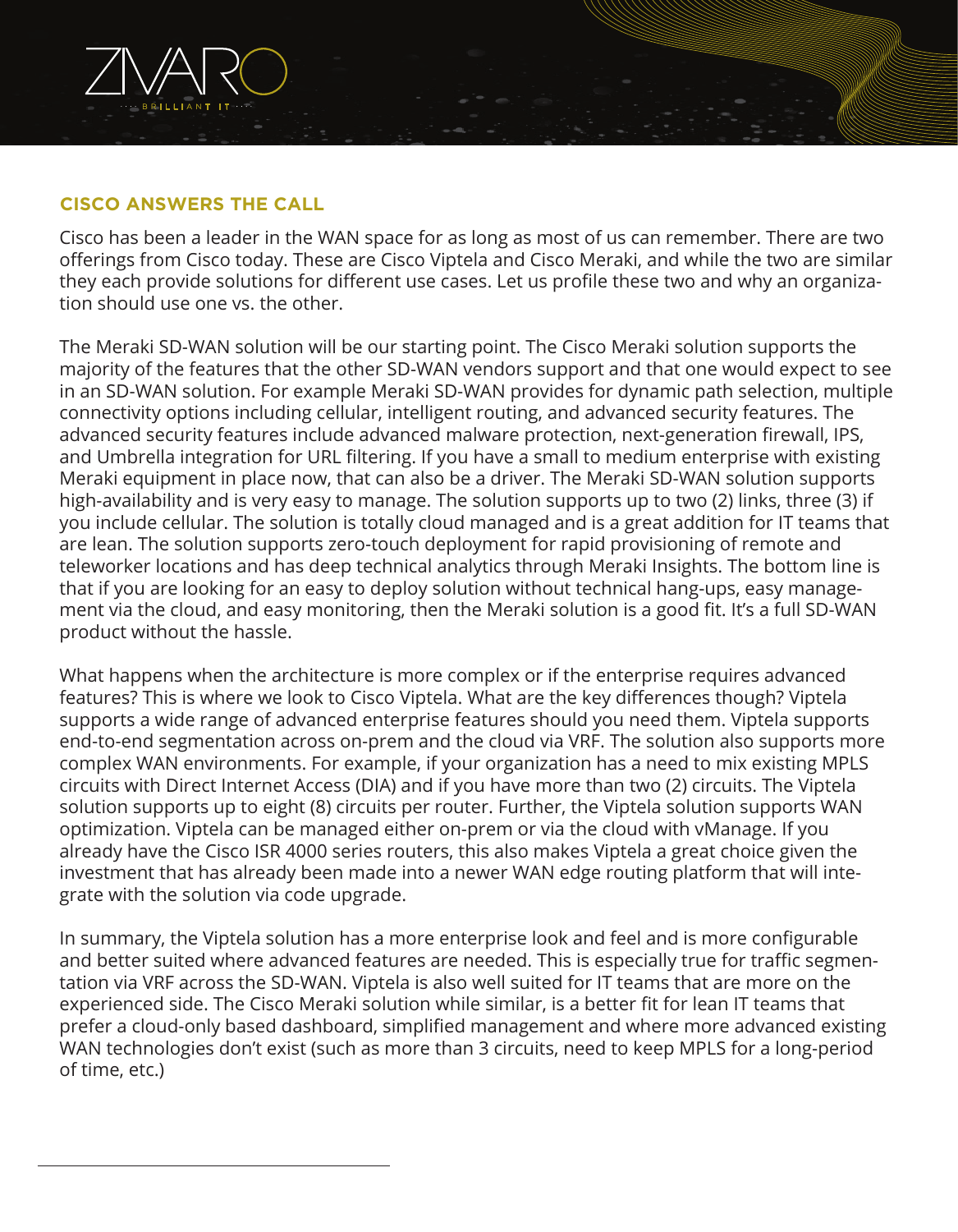

Zivaro offers experience in architecting, deploying, and managing SD-WAN solutions for a range of clients. We have a proven track record of successfully transitioning client networks from traditional MPLS and IWAN infrastructures to next-generation SD-WAN solutions. Our partnership with Cisco enables our customers to realize the benefits of having SMEs perform WAN assessments, identify cost-savings, assist in SD-WAN requirements definition, implementation, and ongoing management.

Zivaro has also partnered with Criterion Networks to provide a comprehensive approach to SD-WAN evaluation and adoption. Organizations can greatly benefit from the Criterion Networks' cloud platform and its full suite of on-demand learning, design validation and sandboxing capabilities for Cisco SD-WAN. These as-a-service solution environments would also serve as dev environments for ongoing release/software testing addressing the full lifecycle needs.

Criterion Networks offers an industry-leading Enablement Cloud to accelerate the network transformation needs. Criterion SDCloud® platform equips customers with custom enablement cloud and hosted services to meet lifecycle needs across learning, planning, design, proof-of-concept, deployment and operations. Criterion supports requirements for all networking use-case solutions of interest including SD-WAN, Security, VNS, Container Networking and 5G Network Services.

### **CONCLUSION**

SD-WAN adoption is growing at an extraordinary rate and organizations need to prepare for this next-generation WAN technology. The adoption of SD-WAN will only drive the total cost of WAN ownership down and provide organizations with flexibility and choice. This paper discussed why proper evaluation of the SD-WAN vendors is critical and how you should evaluate your network first to determine requirements. Finally, we have laid out the two best solutions on the market today in Cisco Meraki and Viptela as well as have highlighted the key differences and use cases for each. Zivaro can be the trusted partner to bring deep expertise in SD-WAN and can assist any organization to realize a polished journey to SD-WAN.